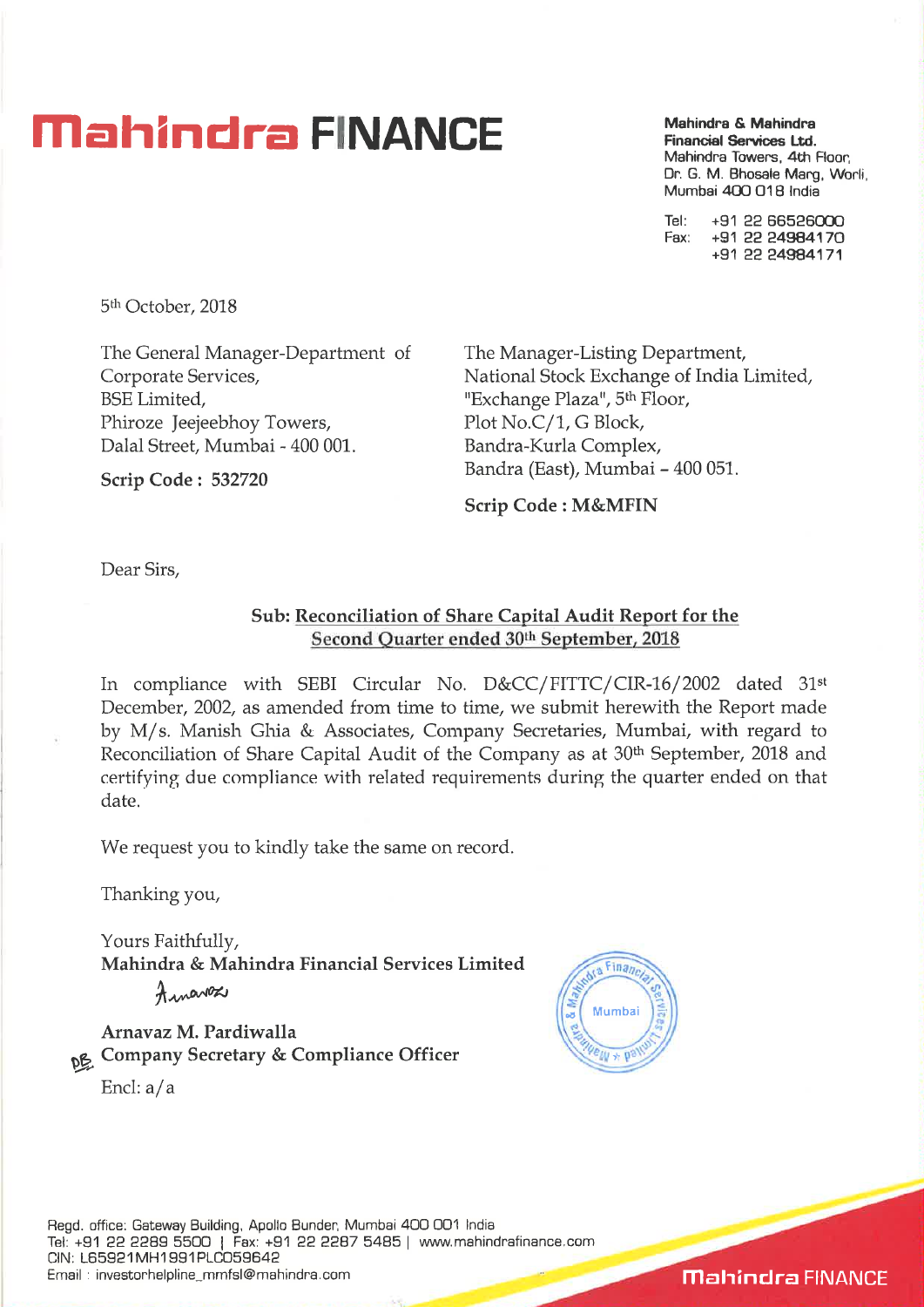

 $\cdot$  : +91 22 2682 6286/87/88

 $\bullet$  : info@mgconsulting.in

## **RECONCILIATION OF SHARE CAPITAL AUDIT REPORT**

(Pursuant to Regulation SSA of the SEBI (Depositories and Participants) Regulations 1996 R/w SEBI Circular dated 31.12.2002)

| 1.                                   | Report for quarter ended<br>30.09.2018         |                                                                                                               |                    |                  |                                         |                         |  |         |                       |
|--------------------------------------|------------------------------------------------|---------------------------------------------------------------------------------------------------------------|--------------------|------------------|-----------------------------------------|-------------------------|--|---------|-----------------------|
| 2.                                   | <b>ISIN</b>                                    |                                                                                                               |                    |                  | INE774D01024                            |                         |  |         |                       |
| 3.                                   | <b>Face Value</b>                              | Rs.2/-each                                                                                                    |                    |                  |                                         |                         |  |         |                       |
| 4.                                   | Name of the Company                            | Mahindra &                                                                                                    | Mahindra Financial |                  |                                         | <b>Services</b>         |  |         |                       |
| 5.                                   | <b>Registered Office Address</b>               | <b>Limited</b><br>Gateway Building, Apollo Bunder,                                                            |                    |                  |                                         |                         |  |         |                       |
|                                      |                                                | Mumbai - 400 001, Maharashtra.                                                                                |                    |                  |                                         |                         |  |         |                       |
| 6.                                   | Correspondence Address                         |                                                                                                               |                    |                  | Mahindra Towers, 4 <sup>th</sup> Floor, |                         |  |         |                       |
|                                      |                                                | Dr. G. M. Bhosale Marg,                                                                                       |                    |                  |                                         |                         |  |         |                       |
|                                      |                                                | P. K. Kurne Chowk, Worli,                                                                                     |                    |                  |                                         |                         |  |         |                       |
|                                      |                                                | Mumbai - 400 018.                                                                                             |                    |                  |                                         |                         |  |         |                       |
| 7.                                   | Telephone and Fax Nos.                         |                                                                                                               |                    |                  | Ph. No.: 022-66526000                   |                         |  |         |                       |
|                                      |                                                | Fax No.: 022-24984170                                                                                         |                    |                  |                                         |                         |  |         |                       |
| 8.                                   | <b>Email Address</b>                           | investorhelpline_mmfsl@mahindra.com                                                                           |                    |                  |                                         |                         |  |         |                       |
| 9.                                   | Name of the Stock Exchange where the company's | National Stock Exchange of India Limited                                                                      |                    |                  |                                         |                         |  |         |                       |
|                                      | Securities are listed:                         | <b>BSE Limited</b>                                                                                            |                    |                  |                                         |                         |  |         |                       |
|                                      |                                                |                                                                                                               |                    |                  |                                         | <b>Number of Shares</b> |  |         | % of Total Issued     |
|                                      |                                                |                                                                                                               |                    |                  |                                         | 61,77,64,960            |  | Capital |                       |
| 10.                                  | <b>Issued Capital</b>                          |                                                                                                               |                    | 100.00           |                                         |                         |  |         |                       |
| 11.                                  | Listed Capital (Exchange Wise) All             |                                                                                                               |                    |                  | 61,77,64,960                            |                         |  | 100.00  |                       |
|                                      | (as per company records)                       |                                                                                                               |                    |                  |                                         |                         |  |         |                       |
| 12.                                  | Held in dematerialised form in CDSL            | 87,65,637                                                                                                     |                    |                  | 1.42                                    |                         |  |         |                       |
| 13.                                  | Held in dematerialised form in NSDL            |                                                                                                               |                    |                  | 98.51<br>60,85,50,893                   |                         |  |         |                       |
|                                      |                                                |                                                                                                               |                    |                  |                                         |                         |  |         |                       |
| 14.                                  | Physical                                       |                                                                                                               |                    |                  | 0.07<br>4,48,430                        |                         |  |         |                       |
|                                      |                                                |                                                                                                               |                    |                  |                                         |                         |  |         |                       |
| 15.                                  | Total No. of Shares (12+13+14)                 |                                                                                                               |                    |                  | 61,77,64,960<br>100.00                  |                         |  |         |                       |
| 16.                                  |                                                | Reasons for differences if any, between (10&11), (10&15)<br>Nil                                               |                    |                  |                                         |                         |  |         |                       |
|                                      | and (11&15)                                    |                                                                                                               |                    |                  |                                         |                         |  |         |                       |
| 17.                                  |                                                | Certifying the details of changes in share capital during the quarter under consideration as per Table below: |                    |                  |                                         |                         |  |         |                       |
|                                      | Particulars <sup>1</sup>                       | No. of                                                                                                        | Applied/           | <b>Listed on</b> | Whether                                 | Whether                 |  |         | In principle          |
|                                      |                                                | shares                                                                                                        | <b>Not</b>         | <b>Stock</b>     | intimated to                            | intimated               |  |         | approval              |
|                                      |                                                |                                                                                                               | <b>Applied</b>     | exchanges        | <b>CDSL</b>                             | to NSDL                 |  |         | pending for           |
|                                      |                                                |                                                                                                               | for listing        | (Specify         |                                         |                         |  |         | <b>Stock Exchange</b> |
|                                      |                                                |                                                                                                               |                    | name)            |                                         |                         |  |         | (specify names)       |
|                                      | Nil                                            | <b>Nil</b>                                                                                                    | Nil                | Nil              | Nil                                     | Nil                     |  |         | Nil                   |
| 18.                                  | Register of Members is updated (Yes /No)       | Yes                                                                                                           |                    |                  |                                         |                         |  |         |                       |
| Ghia If not updated up to which date |                                                |                                                                                                               |                    |                  | N.A.                                    |                         |  |         |                       |
|                                      |                                                |                                                                                                               |                    |                  |                                         |                         |  |         |                       |
| ates                                 |                                                |                                                                                                               |                    |                  |                                         |                         |  |         |                       |

 $\frac{1}{4}$   $\left(\frac{MBAI}{MBAI}\right)^2$ 

e**gd: Office / / /** 4, Chandan Niwas (Old), M.V. Road, Off Andheri Kurla Road, Opp. Vishal Hall, Andheri (E), Mumbai-400069, Maharashtra, India.<br>**yderabad Office :** H. No. 8-3-898/16/4, 2nd Floor, Nagarjuna Nagar Colony, : 46. Indra Park, Chander Nagar, Street No. 14, Delhi - 110051.